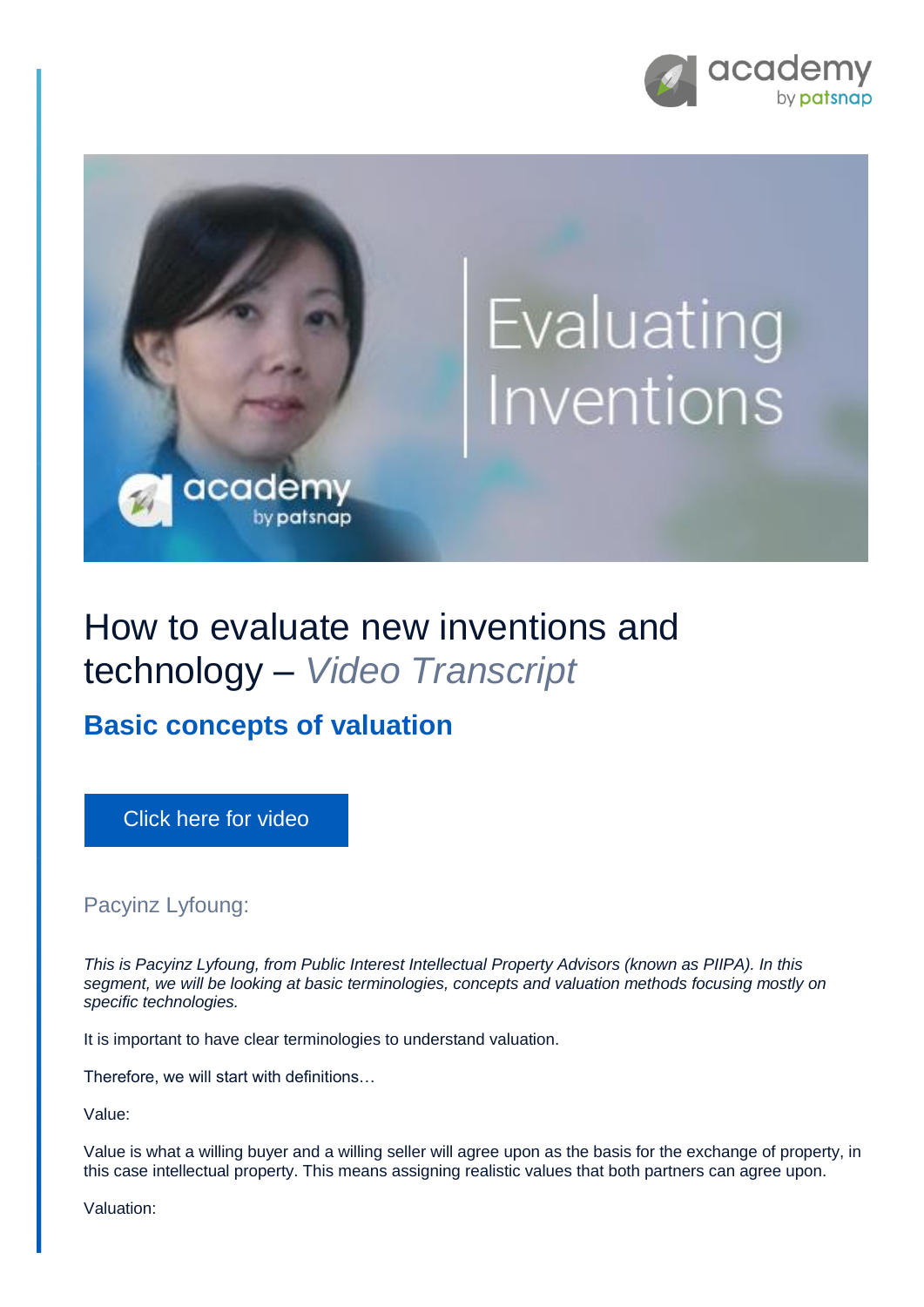

Valuation is the process of estimating a mutually agreed upon value for a product or IP that will enable the transfer from seller to buyer. Perfect valuation occurs when both seller and buyer think they got the best deal.

Valuation: Basic concepts

The buyer's perspectives focus on cost benefit and competing alternatives.

Seller's perspectives focus on: How much can be charged? What is the demand? How many different alternatives are there? How is my product distinct and superior to the alternatives?

Different valuation approaches require different amounts of data and serve different purposes, with limitations for each method.

Valuation complexity lies in how to determine present value against future technology or product.

Value is typically a negotiated figure – therefore the enquiries process is all about what method will best result in a value that both the seller and the buyer will accept.

Next, we will look at a few valuation methods that focus on the technology itself.

So, the discounted cash flow method…

…is the most common valuation method. The present value reflects the price a purchaser of IP is willing to pay now, with expectations of future cash profits.

The closer to the final product, the more realistic the estimate of future cash flow. But waiting longer makes reaching a negotiated settlement more difficult.

This method relies on market data, which only provides a range of probable values.

As there is no market data for revolutionary new products, the method uses proxies of existing products on the market. The challenge is to identify useful and appropriate proxies.

Understanding how specific proxy values that vary widely are statistically distributed helps estimate value for the new product with more accuracy and with more probability.

The cost approach method…

…is based on covering costs of developing a new product, charging a one-time fee to cover all research and possible patenting costs.

It is rarely used, as the cost of development is not usually related to the value of any IP it contains.

One version calculates the anticipated future costs of developing similar technologies, meaning using the proceeds from this sale to pay for developing the next one. It is highly subjective and difficult to justify.

This method is more useful joint ventures in comparison to licensing: knowing what was contributed to development helps determine the share assigned to each party.

The income approach method…

…discounts future anticipated revenues (cash flows) several years into the future. The licensor asks how much licensee is willing to pay now for a certain return in the future.

There may be no sales, market or cost data to use to predict future revenues.